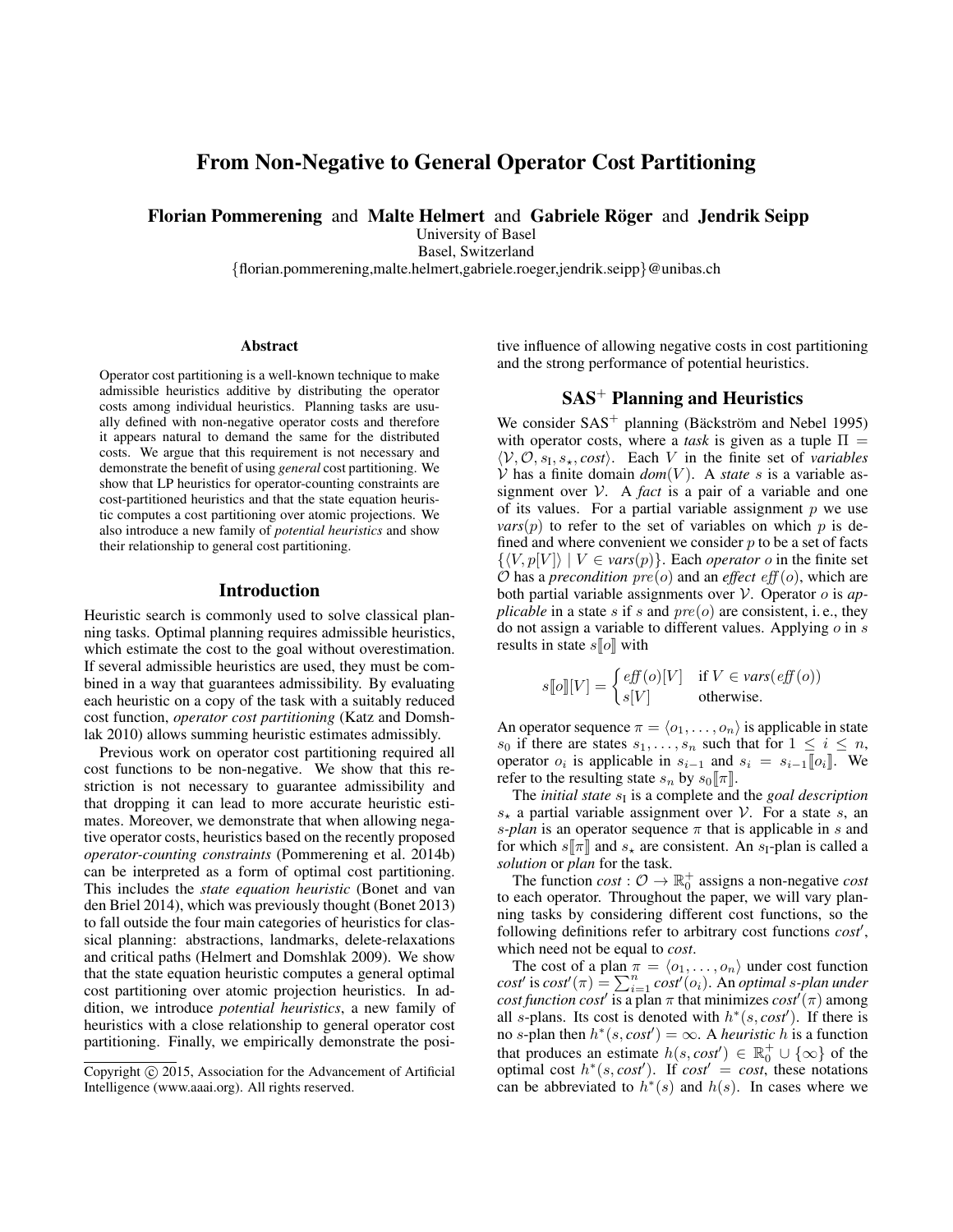do not need to consider other cost functions, we will define heuristics only for *cost*.

We say that  $c \in \mathbb{R}_0^+ \cup \{\infty\}$  is an *admissible heuristic estimate* for state *s* and cost function *cost'* if  $c \leq h^*(s, cost')$ . A heuristic function is *admissible* if h(s, *cost*′ ) is an admissible heuristic estimate for all states s and cost functions *cost*′ . A heuristic h is *goal-aware* if  $h(s, cost') = 0$  for every state s consistent with  $s_{\star}$  and cost function *cost'*. It is *consistent* if  $h(s, cost') \leq cost'(o) + h(s[\![o]\!], cost')$  for every state s, operator o applicable in s and cost function *cost*′ . Heuristics that are goal-aware and consistent are admissible, and admissible heuristics are goal-aware. The A<sup>\*</sup> algorithm (Hart, Nilsson, and Raphael 1968) generates optimal plans when equipped with an admissible heuristic.

### Non-Negative Cost Partitioning

A set of admissible heuristics is called *additive* if their sum is admissible. A famous early example of additive heuristics are *disjoint pattern database heuristics* for the sliding-tile puzzle (Korf and Felner 2002), which were later generalized to classical planning (e. g., Haslum et al. 2007).

*Cost partitioning* (Katz and Domshlak 2007; Yang et al. 2008; Katz and Domshlak 2010) is a technique for making arbitrary admissible heuristics additive. The idea is that each heuristic may only account for a fraction of the actual operator costs, so that the total cost cannot exceed the optimal plan cost.

Definition 1 (Non-negative cost partitioning). *Let* Π *be a planning task with operators* O *and cost function cost. A* non-negative cost partitioning *for* Π *is a tuple*  $\langle cost_1, \ldots, cost_n \rangle$  where  $cost_i : \mathcal{O} \rightarrow \mathbb{R}^+_0$  for  $1 \leq i \leq n$  $\lim_{n \to \infty} \frac{P_n}{P_{i=1}} \text{cost}_i(o) \leq \text{cost}(o) \text{ for all } o \in \mathcal{O}.$ 

Proposition 1 (Katz and Domshlak 2010). *Let* Π *be a planning task, let*  $h_1, \ldots, h_n$  *be admissible heuristics for*  $\Pi$ *, and* let  $P = \langle cost_1, \ldots, cost_n \rangle$  *be a non-negative cost partitioning for*  $\prod$ *. Then*  $h_P(h_1, \ldots, h_n, s) = \sum_{i=1}^n h_i(s, cost_i)$  *is an admissible heuristic estimate for* s*.*

Among other contributions, Katz and Domshlak (2010) showed how to compute an *optimal* (i. e., best possible) cost partitioning for a given state and a wide class of abstraction heuristics in polynomial time. However, for reasons of efficiency, non-optimal cost partitioning such as *zero-one cost partitioning* (e. g., Edelkamp 2006), *uniform cost partitioning* (e. g., Karpas and Domshlak 2009) or *post-hoc optimization* (Pommerening, Röger, and Helmert 2013) is also commonly used.

## General Cost Partitioning

We argue that there is no compelling reason to restrict operator costs to be non-negative when performing cost partitioning, and we will remove this restriction in the following, permitting *general* (possibly negative) cost functions  $\cos t'$ :  $\mathcal{O} \rightarrow \mathbb{R}$ . This means that we must generalize some concepts and notations that relate to operator costs.

Shortest paths in weighted digraphs that permit negative weights are well-defined except in the case where there exists a cycle of negative overall cost that is incident to a path

from the source state to the goal. So we can retain our definition of optimal plans except for this case, in which plans of arbitrarily low cost exist and we set  $h^*(s, cost') = -\infty$ .

Heuristic functions may now map to the set R ∪  ${-\infty, \infty}$ . The definitions of admissibility and consistency remain unchanged, but the notion of *goal-aware* heuristics must be amended to require  $h(s, cost') \leq 0$  instead of  $h(s, cost') = 0$  for goal states s to retain the result that a consistent heuristic is goal-aware iff it is admissible. (Even if we are already in a goal state, the cheapest path to a goal state may be a non-empty path with negative cost.)

With these preparations, we can show the analogue of Proposition 1 for general cost partitioning:

Theorem 1. *Let* Π *be a planning task with operators* O *and cost function cost, and let*  $P = \langle cost_1, \ldots, cost_n \rangle$  *be a* general cost partitioning *for*  $\Pi$ , *i. e., cost*<sub>1</sub>, ..., *cost*<sub>n</sub> are general *cost functions with*  $\sum_{i=1}^n cost_i(o) \le cost(o)$  *for all*  $o \in O$ *.* 

Let  $h_1, \ldots, h_n$  be admissible heuristics for  $\Pi$ . Then  $h_P(h_1, \ldots, h_n, s) = \sum_{i=1}^n h_i(s, cost_i)$  *is an admissible heuristic estimate for every state* s*. If any term in the sum is*  $\infty$ *, the sum is defined as*  $\infty$ *, even if another term is*  $-\infty$ *.* 

**Proof:** Consider an arbitrary state s. If  $\Pi$  has no s-plan then  $h^*(s) = \infty$  and every estimate is admissible.

We are left with the case where  $\Pi$  has an s-plan. Then all  $h_i(s, cost_i)$  are finite or  $-\infty$  because an admissible heuristic can only produce  $\infty$  for states without plans, no matter what the cost function is. Consider the case where  $h^*(s) > -\infty$ . Let  $\pi = \langle o_1, \ldots, o_k \rangle$  be an optimal s-plan for Π. We get:

$$
h_P(h_1, ..., h_n, s) = \sum_{i=1}^n h_i(s, cost_i) \le \sum_{i=1}^n h^*(s, cost_i)
$$
  

$$
\le \sum_{i=1}^n \sum_{j=1}^k cost_i(o_j) = \sum_{j=1}^k \sum_{i=1}^n cost_i(o_j)
$$
  

$$
\le \sum_{j=1}^k cost(o_j) = h^*(s).
$$

In the case where  $h^*(s) = -\infty$ , there exists a state s' on a path from s to a goal state with an incident negative-cost cycle  $\pi'$ , i.e.,  $\pi'$  with  $s'[\pi'] = s'$  and  $cost(\pi') < 0$ . From the cost partitioning property, we get  $\sum_{i=1}^{n} cost_i(\pi') \leq$  $cost(\pi') < 0$ , and hence  $cost_j(\pi') < 0$  for at least one  $j \in \{1, \ldots, n\}$ . This implies  $h^*(s, cost_j) = -\infty$  and hence  $h_P(h_1, \ldots, h_n, s) = -\infty$ , concluding the proof.

General cost partitioning can result in negative heuristic values even if the original task uses only non-negative operator costs, but of course for such tasks it is always admissible to use the heuristic  $h = \max(h_P, 0)$  instead.

Figure 1 illustrates the utility of general cost partitioning with a small example. The depicted task Π has two binary variables  $V_1$  and  $V_2$ , both initially 0, and the goal is to set  $V_1$ to 1. Both operators  $o_1$  and  $o_2$  have cost 1. The projections to  $V_1$  and  $V_2$  above and to the left of  $\Pi$  serve as two example abstractions of Π. Since abstractions preserve transitions their abstract goal distances induce admissible heuristics. If we want to add the heuristics for  $\Pi^{V_1}$  and  $\Pi^{V_2}$  admissibly, we have to find a cost partitioning  $P = \langle cost_1, cost_2 \rangle$ . If we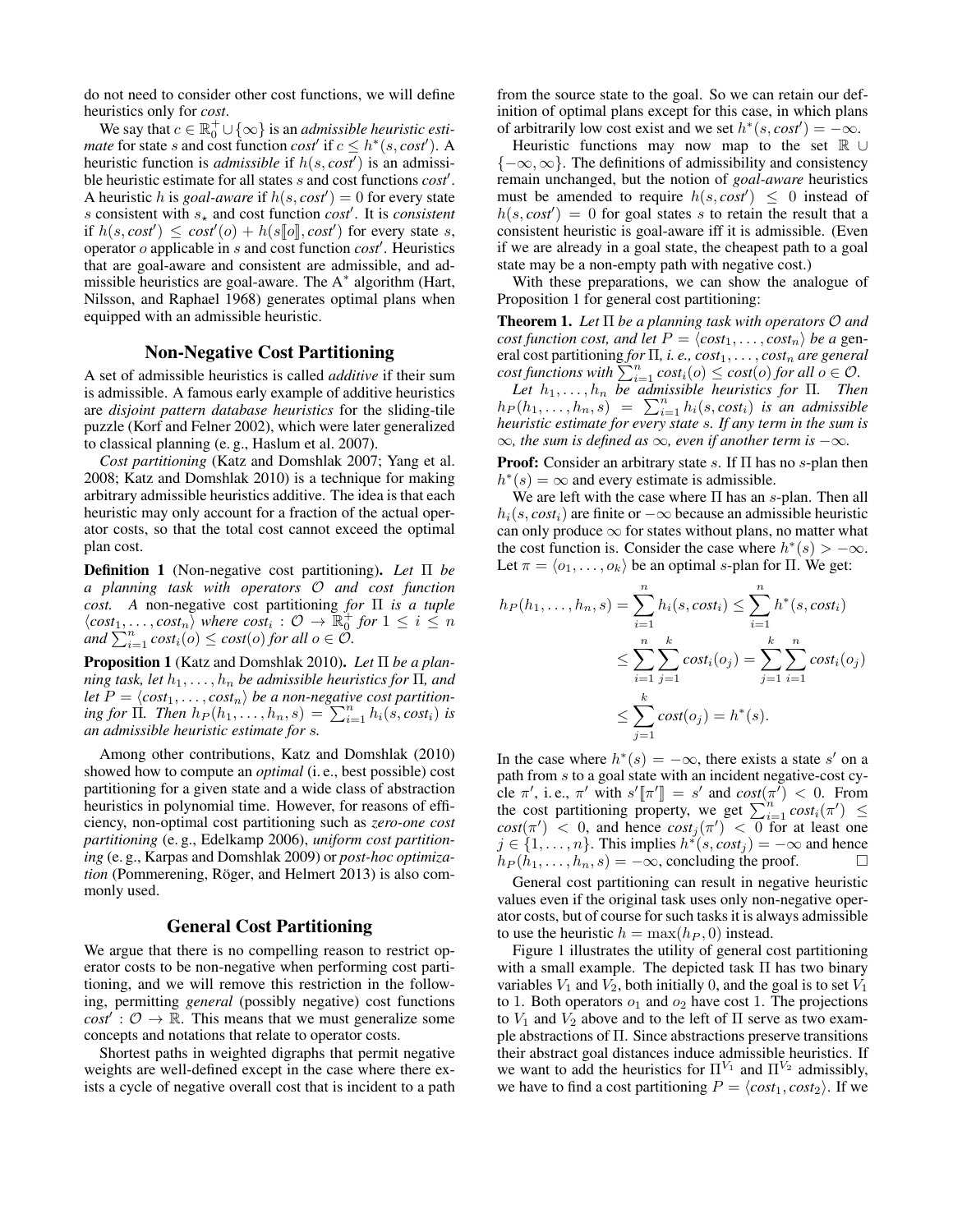

Figure 1: Example task  $\Pi$  with two binary variables  $V_1$  and  $V_2$  and goal  $s_{\star}[V_1] = 1$ . Above and to the left of the original task we show the projections to  $V_1$  and  $V_2$ .

only consider non-negative cost partitionings it makes sense to use the full costs in  $cost_1$  because  $V_2$  is not a goal variable and therefore all abstract goal distances in  $\Pi^{V_2}$  are 0. This yields  $h_P(h^{V_1}, h^{V_2}, s_1) = h^{V_1}(s_1, cost_1) + h^{V_2}(s_1, cost_2) =$  $cost(o_1) + 0 = 1.$ 

If we allow negative cost partitionings, however, we can assign a cost of  $-1$  to  $o_1$  in  $\Pi^{V_2}$ , allowing us to increase its costs to 2 in  $\Pi^{V_1}$ . The resulting cost partitioning shown in Figure 1 yields  $h_P(h^{V_1}, h^{V_2}, s_1) = h^{V_1}(s_1, cost_1) +$  $h^{V_2}(s_1, cost_2) = 2 + 0 = 2$ , a perfect heuristic estimate for the example.

An *optimal cost partitioning* is one that achieves the highest heuristic value for the given heuristics and state:

**Definition 2.** Let  $\Pi = \langle \mathcal{V}, \mathcal{O}, s_{\text{I}}, s_{\star}, cost \rangle$  be a planning task *and let*  $P_n$  *be the set of general cost partitionings for*  $\Pi$  *with* n *elements. The set of* optimal general cost partitionings *for admissible heuristics*  $h_1, \ldots, h_n$  *in a state s is* 

$$
OCP(h_1, \ldots, h_n, s) = \underset{P \in \mathcal{P}_n}{\arg \max} h_P(h_1, \ldots, h_n, s)
$$

*The* optimal general cost partitioning heuristic estimate *for admissible heuristics*  $h_1, \ldots, h_n$  *in a state s is* 

$$
h^{\text{OCP}}(h_1,\ldots,h_n,s)=\max_{P\in\mathcal{P}_n}h_P(h_1,\ldots,h_n,s).
$$

In general, there can be infinitely many optimal cost partitionings. Analogously to OCP and  $h^{OCP}$ , we define the non-negative variants OCP+ and  $h^{OCP+}$  based on the set  $\mathcal{P}_n^+$ of non-negative cost partitionings for  $\Pi$  with n elements.

We emphasize that knowing the state  $s$  is critical for determining an optimal cost partitioning. In general, there exists no single cost partitioning that is optimal for all states.

### Connection to Operator-Counting Constraints

We now study the connection between general cost partitioning and certain heuristics based on linear programming, originally introduced by Pommerening et al. (2014b).

Consider a set  $C$  of linear inequalities over non-negative *operator-counting* variables of the form  $Count<sub>o</sub>$  for each operator *o*. An operator sequence  $\pi$  *satisfies* C if the inequalities in C are satisfied by setting each variable  $Count<sub>o</sub>$  to the number of occurrences of  $o$  in  $\pi$ . If s is a state such that C is satisfied by every s-plan, C is called an *operator-counting constraint* for s. Examples of operator-counting constraints include landmark constraints, net change constraints, posthoc optimization constraints and optimal cost partitioning constraints (Pommerening et al. 2014b).<sup>1</sup>

We write the inequalities of an operator-counting constraint C as  $coeffs(C)$  **Count**  $\geq$  *bounds*(C) for a coefficient matrix  $coeffs(C)$ , operator-counting variable vector **Count** and a bounds vector *bounds*(C).

If  $C$  is a set of operator-counting contraints for a state  $s$ and *cost'* is a cost function, then  $IP_{\mathcal{C}}(cost')$  denotes the following integer program: minimize  $\sum_{o \in \mathcal{O}} cost'(o)$ Count<sub>o</sub> subject to  $\tilde{C}$  and **Count**  $\geq 0$ . The objective value of this integer program, which we denote by  $h_C^{\text{IP}}(cost')$ , is an admissible heuristic estimate for s under cost function *cost*′ . We write  $LP_{\mathcal{C}}(cost')$  and  $h_{\mathcal{C}}^{LP}(cost')$  for the LP relaxation of the integer program and the objective value of this LP, which is also an admissible heuristic estimate for s under *cost*′ . (Note that even though our notations omit the state s, the constraints  $C$  of course generally depend on the state  $s$ .)

It turns out that there is an intimate link between operatorcounting constraints and general cost partitioning. Given a set of operator-counting constraints, its LP heuristic estimate equals the optimal general cost partitioning over the LP heuristics for each *individual* constraint:

Theorem 2. *Let* C *be a set of operator-counting constraints for a state* s*. Then*

$$
h_C^{\text{LP}}(cost) = h^{\text{OCP}}((h_{\{C\}}^{\text{LP}})_{C \in \mathcal{C}}, s).
$$

Proof sketch (full proof in Pommerening et al. 2014a): In  $LP_{\mathcal{C}}(cost)$  we can introduce *local copies* LCount<sub>o</sub> of Count<sub>o</sub> for every constraint  $C \in \mathcal{C}$  by adding equations LCount $C = \text{Count}_o$  for all  $o \in O$ . We then replace all occurrences of Count<sub>o</sub> in this constraint by LCount<sub>o</sub>.

The resulting LP minimizes  $\sum_{o \in \mathcal{O}} cost(o)$ Count<sub>o</sub> subject to  $coeffs(C)$ **LCount** $C \geq \text{bounds}(C)$ , **LCount** $C =$  **Count**, **LCount**<sup>C</sup>  $\geq$  0 for all  $C \in \mathcal{C}$ , and **Count**  $\geq$  0. The dual of this LP has the same objective value and contains one non-negative variable  $\text{Dual}_i^C$  for each inequality and one unbounded variable  $\text{Cost}_{o}^{C}$  for each equation:

$$
\begin{aligned}\n\text{Maximize } &\sum_{C \in \mathcal{C}} \text{bounds}(C) \cdot \text{Dual}^C \text{ subject to} \\
\text{coeffs}(C)^\top \text{Dual}^C &\le \text{Cost}^C \\
&\text{Dual}^C \ge 0 \\
&\sum_{C \in \mathcal{C}} \text{Cost}_o^C \le \text{cost}(o) \text{ for all } o \in \mathcal{O}\n\end{aligned}
$$

<sup>&</sup>lt;sup>1</sup>Operator-counting constraints may also use auxiliary variables, ignored here for simplicity. We refer to a technical report (Pommerening et al. 2014a) for detailed proofs also covering this case.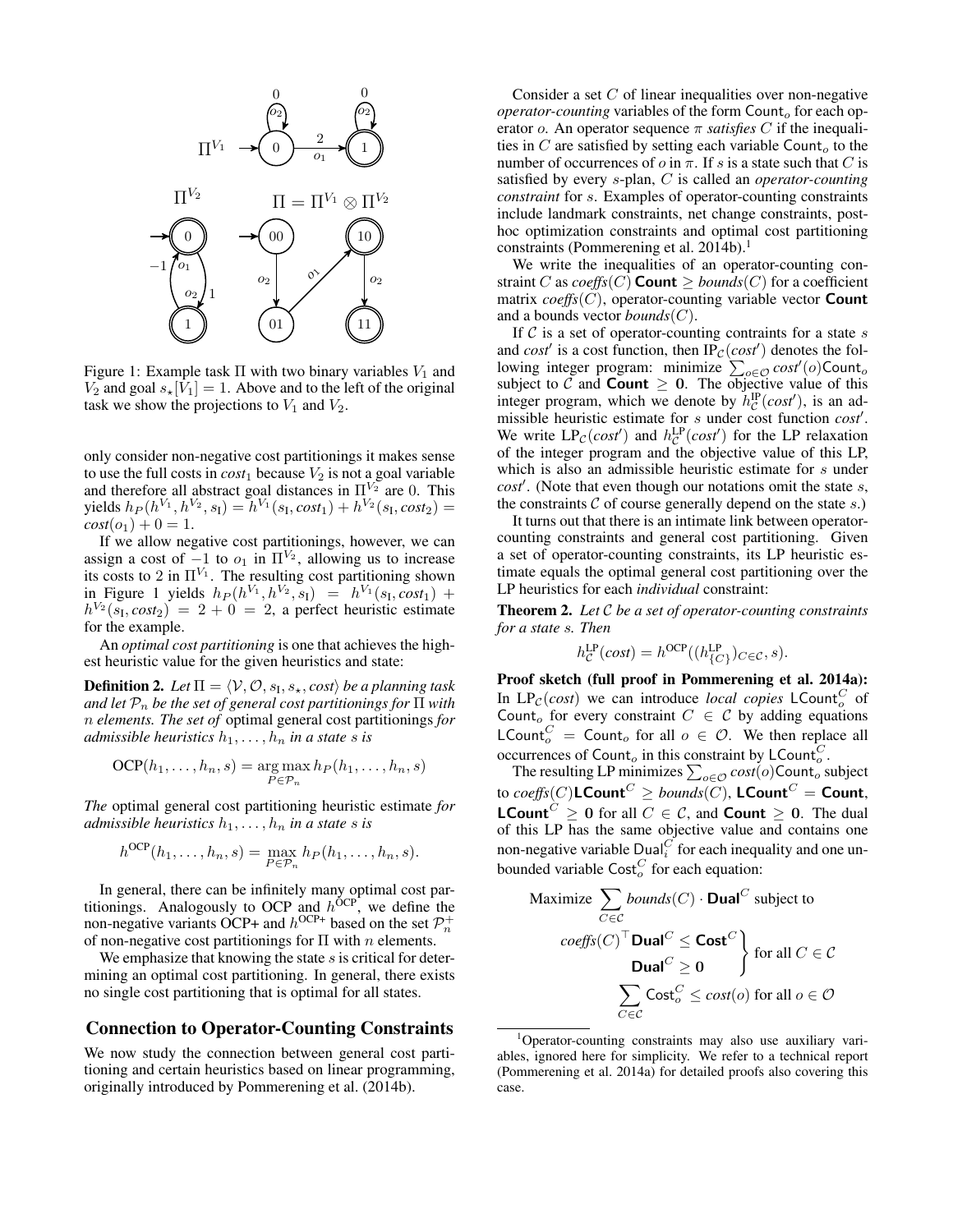The first two inequalities are exactly the dual constraints of  $LP_{\{C\}}(\text{Cost}^C)$ , and the objective function is exactly the sum of dual objective functions for these LPs. The remaining inequality ensures that  $\mathsf{Cost}^C$  defines a general cost partitioning. As we maximize the sum of individual heuristic values over all possible general cost partitionings, the result is the optimal general cost partitioning of the component heuristics.

The proof is constructive in the sense that it shows a way to compute an optimal cost partitioning for the given state from a dual solution of the original LP heuristic.

Theorem 3. *Let* C *be a set of operator-counting constraints for a state s. Let d be a dual solution of*  $LP<sub>C</sub>(cost)$ *. Then the general cost partitioning*

$$
cost^{C}(o) = coeffs(C)^{\top}d(\textbf{Dual}^{C})
$$

is optimal for the heuristics  $h^{\text{LP}}_{\{C\}}$  for  $C \in \mathcal{C}$  in state s.

Proof: Every optimal solution of the LP in the proof for Theorem 2 contains an optimal cost partition in the variables Cost<sub>o</sub>. If we take an optimal solution and replace the value of  $\mathsf{Cost}^C_o$  with  $\mathit{coeffs}(C)^\top d(\mathsf{Dual}^C)$ , no value of  $\mathsf{Cost}^C_o$  can increase. All inequalities are still satisfied and the objective value does not change.  $\Box$ 

### Net-Change Constraints

We now turn to the state equation heuristic  $h^{\text{SEQ}}$  (Bonet and van den Briel 2014) as an application of Theorem 2. Pommerening et al. (2014b) showed that this heuristic dominates the optimal non-negative cost-partitioning over projections to goal variables. We use their formalization as lower bound net-change constraints that compare the number of times a fact is produced to the number of times it is consumed on the path from a given state s to the goal. For each fact  $\langle V, v \rangle$ , we obtain one inequality:

$$
\sum_{o \text{ always}} \text{Count}_o + \sum_{o \text{ sometimes}} \text{Count}_o - \sum_{o \text{ always}} \text{Count}_o
$$
\n
$$
\text{produces } \langle V, v \rangle \quad \text{produces } \langle V, v \rangle \quad \text{consumes } \langle V, v \rangle
$$
\n
$$
\geq 1 \{ \text{if } s_x[V] = v \} - 1 \{ \text{if } s[V] = v \}
$$

An operator-counting constraint can consist of any number of linear inequalities. For our purposes, it is useful to group the inequalities for all facts that belong to the same state variable V into one constraint  $C_V$ . The state equation heuristic is then the LP heuristic for the set  $C = \{C_V \mid V \in$  $V$ } consisting of one constraint for each state variable.

To apply Theorem 2, we must first understand which heuristics are defined by each *individual* constraint  $C_V$  and arbitrary cost function *cost*′ .

Theorem 4. *Let* Π *be a planning task, and let* V *be one of its state variables. Let* h <sup>V</sup> *denote the* atomic abstraction heuristic *based on projecting each state* s *to* s[V ]*. Then*

$$
h_{\{C_V\}}^{\text{LP}}(cost') = h^V(s, cost')
$$

**Proof:** Consider the planning task  $\Pi^{V}$  obtained by projecting  $\Pi$  to  $V$  (i.e., discarding all aspects of its description related to other variables). It is easy to see that  $h_{\{C_V\}}^{\text{LP}}(cost)$ corresponds to  $h^{\text{SEQ}}$  with cost function  $\cos t'$  in  $\Pi^V$  and that  $h^V(s, cost')$  in the original task is  $h^*(s, cost')$  in  $\Pi^V$ .

The " $\leq$ " part of the proof then follows from the admissibility of  $h^{\text{SEQ}}$  for  $\Pi^V$ . For the "≥" part, Pommerening et al. (2014b) showed that  $h^{\text{SEQ}}$  dominates the optimal cost partitioning over atomic abstraction heuristics for goal variables. It can easily be verified that their proof also works for the case where negative costs are permitted. If  $V$  is a goal variable and we apply this result to  $\Pi^V$ , this optimal cost partitioning is a (trivial) partitioning over a single heuristic  $\bar{h}^V$  and hence equal to  $\bar{h}^V(s, cost')$ . If V is a non-goal variable, a slight adaptation is needed, for which we refer to the technical report (Pommerening et al. 2014a). □

We can now specify the connection between the state equation heuristic and abstraction heuristics more precisely:

Theorem 5. *The state equation heuristic is the optimal general cost partitioning of projections to all single variables,*

$$
h^{\text{SEQ}}(s) = h^{\text{OCP}}((h^V)_{V \in \mathcal{V}}, s).
$$

**Proof:** We apply Theorem 2 with the set of constraints  $C = \{C_V \mid V \in \mathcal{V}\}\$ . Theorem 4 establishes the connection to projections and Pommerening et al. (2014b) show that  $h^{\text{SEQ}}(s) = h_C^{\text{LP}}(cost)$ .

This answers a question raised by Bonet (2013): how does  $h^{\text{SEQ}}$  relate to the four families of heuristics identified by Helmert and Domshlak (2009)? We now see that we can interpret it as an abstraction heuristic within the framework of general cost partitioning. We also note that with Theorem 3 we can extract an optimal cost partitioning from the dual solution of the LP for  $h^{\text{SEQ}}$ .

The concept of *fluent merging* (van den Briel, Kambhampati, and Vossen 2007; Seipp and Helmert 2011) shows an interesting connection to projections to more than one variable. Merging state variables (fluents)  $X$  and  $Y$  means introducing a new state variable  $Z$  that captures the joint behaviour of  $X$  and  $Y$ . Theorem 4 shows that the LP heuristic for net change constraints of variable  $Z$  is perfect for the projection to Z and thus also for the projection to  $\{X, Y\}$ .

Operator-counting constraints for merging a set of facts M of two variables were introduced by Bonet and van den Briel (2014). They show that these constraints have perfect information for the merged variable if  $\mathcal{M} = dom(X) \times$  $dom(Y)$ . We can now see that these constraints define the projection to two variables. Bonet and van den Briel further suggest the use of mutexes and note a resemblance of the corresponding abstraction heuristics to *constrained* pattern databases (Haslum, Bonet, and Geffner 2005). We conjecture that partial merges correspond to further abstractions of these projections. If this conjecture holds, Theorem 2 shows that the state equation heuristic extended with constraints for merged variables calculates a general cost partitioning over the corresponding abstractions.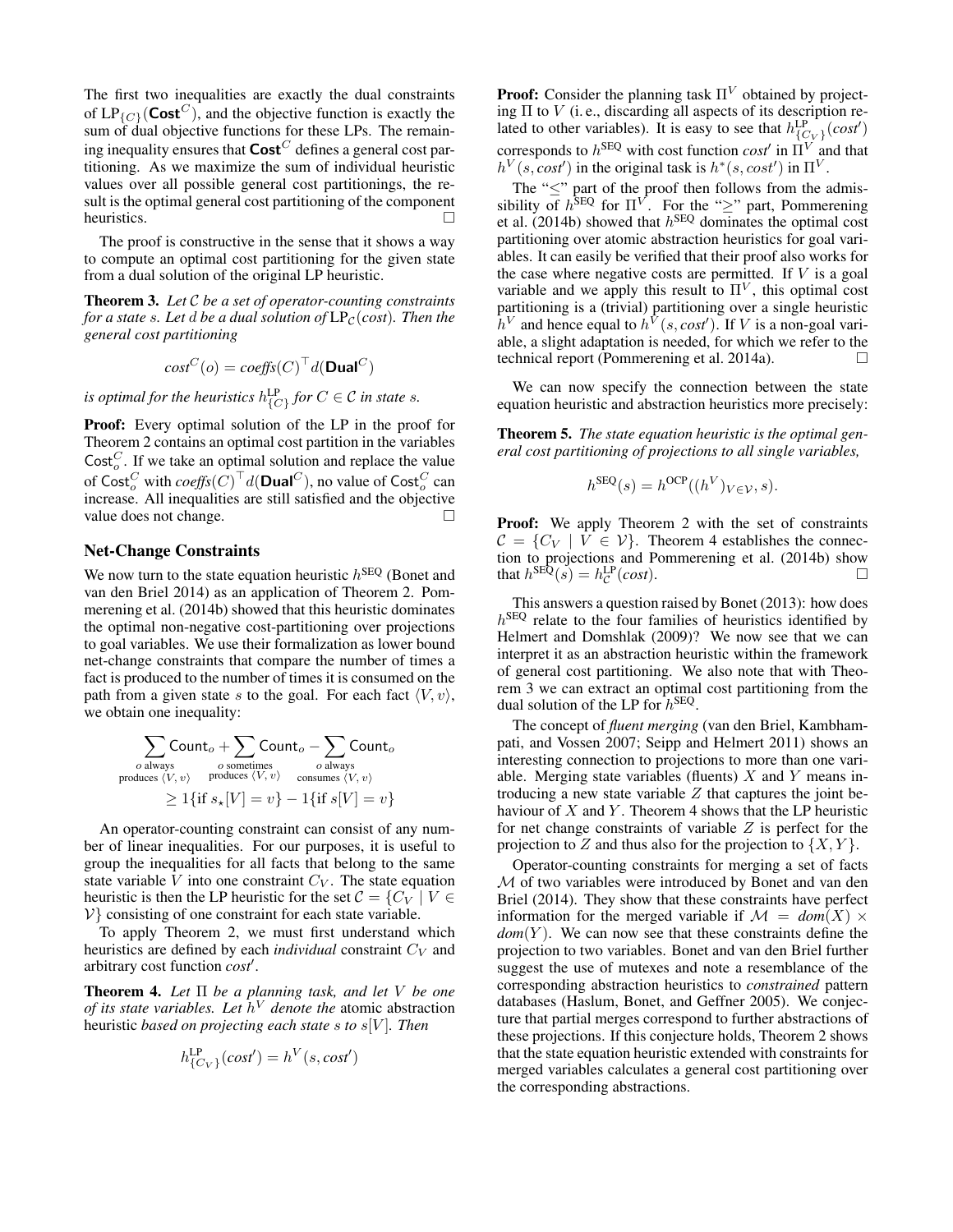# Potential Heuristics

In this section we introduce a new family of heuristics called *potential heuristics* and show their relation to general cost partitioning. Potential heuristics associate a numerical *potential* with each fact. The heuristic value for a state s is then simply the sum of potentials of all facts in s.

Definition 3. *Let* Π *be a planning task with variables* V *and facts* F. A potential function *is a function* pot :  $\mathcal{F} \to \mathbb{R}$ . *The* potential heuristic for pot *maps each state to the sum of potentials of the facts of* s*:*

$$
h^{\mathrm{pot}}(s) = \sum_{V \in \mathcal{V}} \mathrm{pot}(\langle V, s[V] \rangle)
$$

We simplify our presentation by assuming that all variables in the effect of an operator  $o$  also occur in its precondition  $\left(\text{vars}(eff(o)) \subseteq \text{vars}(pre(o))\right)$  and there is a unique goal state ( $vars(s_{\star}) = V$ ). The definitions and proofs are generalized to arbitrary tasks in the technical report (Pommerening et al. 2014a).

A potential heuristic  $h<sup>pot</sup>$  is goal-aware if and only if  $h^{\text{pot}}(s_{\star}) = \sum_{V \in \mathcal{V}} \text{pot}(\langle V, s_{\star}[\overline{V}]\rangle) \leq 0$ . It is consistent if and only if  $h<sup>pot</sup>(s) \leq cost(o) + h<sup>pot</sup>(s||o||)$  for every state s and every operator o applicable in s. This condition can be simplified as follows because the potentials of all facts not changed by an effect cancel out:

$$
cost(o) \geq \sum_{V \in \mathcal{V}} \text{pot}(\langle V, s[V] \rangle) - \sum_{V \in \mathcal{V}} \text{pot}(\langle V, s[\![o]\!][V]\rangle)
$$
  
= 
$$
\sum_{V \in vars(eff(o))} \text{pot}(\langle V, s[V] \rangle) - \sum_{V \in vars(eff(o))} \text{pot}(\langle V, s[\![o]\!][V]\rangle)
$$
  
= 
$$
\sum_{V \in vars(eff(o))} (\text{pot}(\langle V, pre(o)[V] \rangle) - \text{pot}(\langle V, eff(o)[V] \rangle))
$$

The resulting inequality is no longer state-dependent and is necessary and sufficient for the consistency of  $h<sup>pot</sup>$ .

Goal-aware and consistent potential heuristics can thus be compactly classified by a set of linear inequalities. Goalaware and consistent heuristics are also admissible, so we can use an LP solver to optimize any linear combination of potentials and transform the solution into an admissible and consistent potential heuristic.

Definition 4. *Let* f *be a solution to the following LP:*

*Maximize* opt *subject to*  $\sum_{V \in \mathcal{V}} P_{\langle V, s_{\star}[V] \rangle} \leq 0$  and  $\sum_{V \in vars(eff(o))} (P_{\langle V,pre(o)[V] \rangle} - P_{\langle V,eff(o)[V] \rangle}) \leq cost(o)$ *for all* o ∈ O*, where the objective function* opt *can be chosen arbitrarily.*

*Then the function*  $pot_{opt}(\langle V, v \rangle) = f(P_{\langle V, v \rangle})$  *is the* potential function optimized for opt *and*  $h_{\text{opt}}^{\text{pot}}$  *is the* potential heuristic optimized for opt*.*

Proposition 2. *For any objective function* opt*, the heuristic*  $h_{\text{opt}}^{\text{pot}}$  *is admissible and consistent, and it maximizes* opt *among all admissible and consistent potential heuristics.*

As an example, we consider the potential heuristic optimized for the heuristic value of the initial state:

$$
\operatorname{opt}_{s_{\mathrm{I}}} = \sum_{V \in \mathcal{V}} \mathsf{P}_{\langle V, s_{\mathrm{I}}[v] \rangle}
$$

It turns out that this heuristic is closely linked to the heuristics we discussed in the preceding sections:

**Proposition 3.** 
$$
h_{\text{opt}_{s_{\text{I}}}}^{\text{pot}}(s_{\text{I}}) = h^{\text{SEQ}}(s_{\text{I}}).
$$

Proof sketch (full proof in Pommerening et al. 2014a): The linear programs solved for  $h_{\text{opt}_{s_1}}^{\text{pot}}(s)$  and the state equation heuristic in the initial state are each other's duals. This can be seen with the substitution  $P_{\langle V,v \rangle} = X_{\langle V,s_*[V] \rangle} X_{\langle V,v\rangle}$  where the non-negative variables  $X_{\langle V,v\rangle}$  are the dual variables of the state equation heuristic LP.  $\Box$ 

Together with Theorem 5, it follows that the potential heuristic approach offers an alternative way of performing an optimal general cost partitioning for single-variable abstraction heuristics. Compared to previous cost-partitioning approaches, the linear programs in Definition 4 are extremely simple in structure and very easy to understand. Our discussion also gives us a better understanding of what these heuristics compute: the *best possible* (for a given optimization function) admissible and consistent heuristic that can be represented as a weighted sum of indicator functions for the facts of the planning task.

Using the state equation heuristic requires solving an LP for every state evaluated by a search algorithm. It offers the best possible potential heuristic value for every single state. Alternatively, we can trade off accuracy for computation time by only computing *one* potential function (for example optimized for the initial state) and then using the induced, very quickly computable heuristic for the complete search. We will investigate this idea experimentally in the following section.

### Evaluation

We implemented the state equation heuristic and the potential heuristic that optimizes the heuristic value of the initial state in the Fast Downward planning system (Helmert 2006). All our experiments were run on the set of tasks from optimal tracks of IPC 1998–2011, limiting runtime to 30 minutes and memory usage to 2 GB. Each task ran on a single core of an Intel Xeon E5-2660 processor (2.2 GHz). Linear programs were solved with IBM's CPLEX v12.5.1.

### Optimal Cost Partitioning for Projections

Previous experiments (Pommerening et al. 2014b) showed that the state equation heuristic ( $h^{\text{SEQ}}$ ) outperforms the optimal non-negative cost partitioning of projections to goal variables  $(h_{\text{Goal}_1}^{\text{OCP+}})$ . To explain this difference we compare these two heuristics to the optimal cost partitioning over all projections to single variables using non-negative  $(h_{\text{All}_1}^{\text{OCP+}})$ and general  $(h_{\text{All}_1}^{\text{OCP}})$  cost partitioning. The heuristics  $h_{\text{All}_1}^{\text{OCP}}$ and  $h^{\text{SEQ}}$  compute the same value, but the encoding of  $h^{\text{OCP}}_{\text{All}_1}$ is much larger because it contains one constraint for each transition of each projection and one variable for each abstract state. Likewise, the heuristics  $h_{\text{Goal}_1}^{\text{OCP+}}$  and  $h_{\text{All}_1}^{\text{OCP+}}$  compute the same value because non-goal variables cannot contribute to the heuristic with non-negative cost partitioning.

Table 1 shows the number of solved tasks (coverage) for the tested configurations. If only non-negative costs are considered  $(h_{\text{All}_1}^{\text{OCP+}})$ , using all variables is useless and reduces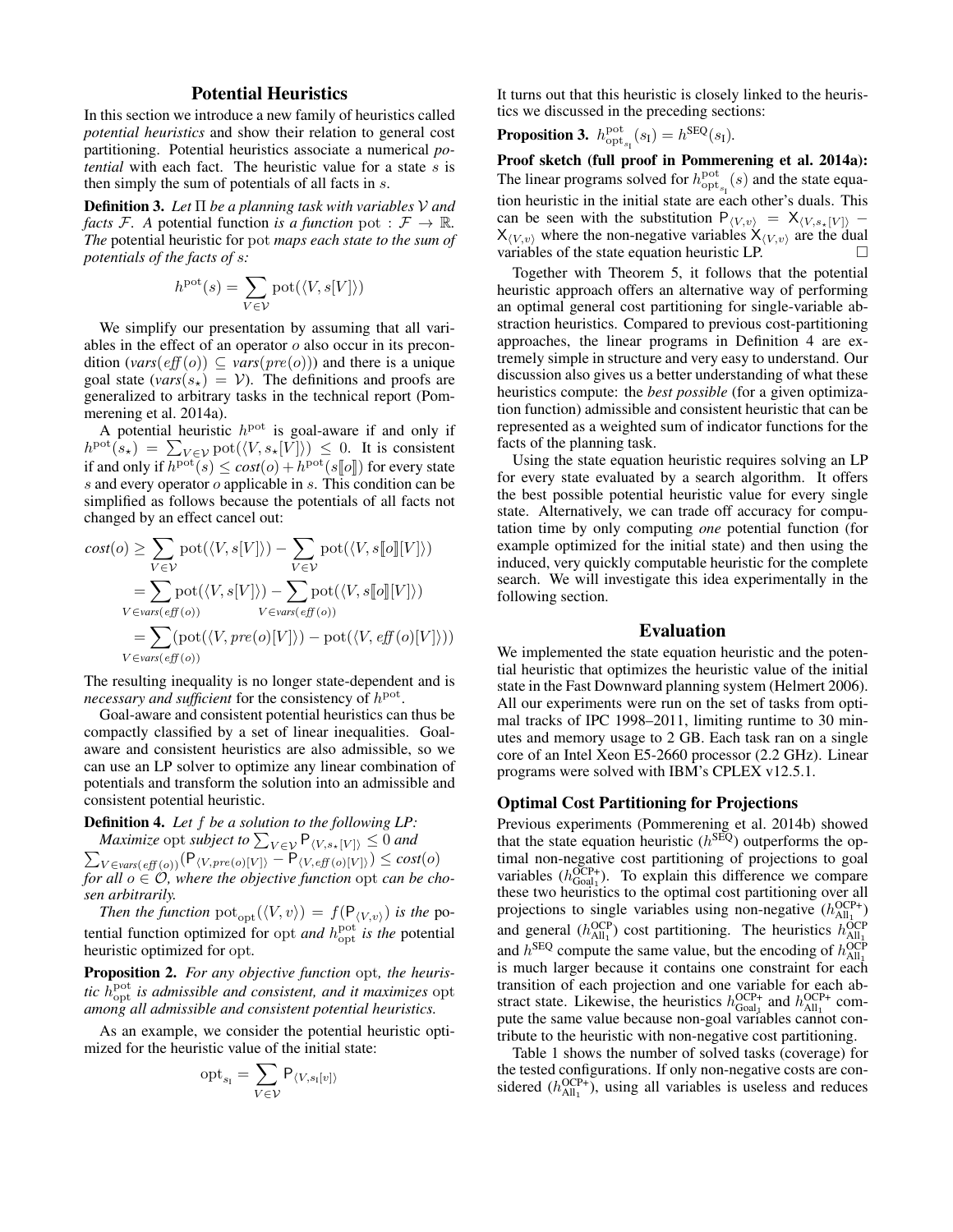|                         | non-negative<br>costs                   | general<br>costs                                                |
|-------------------------|-----------------------------------------|-----------------------------------------------------------------|
| Singleton goal patterns | $h_{\text{Goal}_1}^{\text{OCP+}}$ : 500 | $h_{\text{Goal}_1}^{\text{OCP}}$ : 505                          |
| All singleton patterns  | $h_{\text{All}_1}^{\text{OCP+}}$ : 442  | $h_{\text{All}_1}^{\text{OCP}}$ : 490<br>$h_{\text{SEQ}}$ : 630 |

Table 1: Coverage for different variants of optimal cost partitioning.



Figure 2: Number of expansions (excluding last f-layer) for optimal cost partitioning of projections to single variables with non-negative and general costs. Points above the diagonal represent tasks for which general operator cost partitioning needs fewer expansions.

coverage in 22 out of 44 domains and from 500 to 442 solved tasks in total. Allowing negative costs  $(h_{\text{All}_1}^{\text{OCP}})$  recovers most, but not all of this loss. The LPs for general cost partitioning are harder to solve because more interaction with nongoal variables is possible. This decreases coverage by 1 in six domains and by 2 in one domain. On the other hand, general cost partitioning results in fewer expansions before the last  $f$ -layer in 25 domains (not shown), which results in better coverage in 13 of them. Compared to  $h_{\text{Goal}_1}^{\text{OCP+}}$  using general operator cost partitioning and projections to all variables does not pay off overall because the resulting LPs get too large. A notable exception are the domains FreeCell and ParcPrinter where  $h_{\text{All}_1}^{\text{OCP}}$  frequently calculates the perfect heuristic values for the initial state. Figure 2 shows that using general operator cost partitioning substantially reduces the number of expansions.

Due to the smaller LP size  $h^{\text{SEQ}}$  solves more tasks than  $h_{\text{All}_1}^{\text{OCP}}$  in 39 domains, an overall coverage increase of 140. This shows that the main reason for  $h^{\text{SEQ}}$ 's superior performance is the more compact representation, though the general cost partition also plays an important role, as the com-



Figure 3: Number of solved tasks per time for the potential and the state equation heuristic.

parison of  $h_{\text{All}_1}^{\text{OCP+}}$  and  $h_{\text{All}_1}^{\text{OCP}}$  shows.

# Potential Heuristics

We experimented with two ways to compute potential heuristics optimized for the initial state. One solves the linear program in Definition 4 ( $h_{\text{LP-s1}}^{\text{pot}}$ ) directly, while the other computes the state equation heuristic and extracts the potentials from its dual using Theorem 3  $(h_{\text{SEQ-}s_1}^{\text{pot}})$ . Both ways are guaranteed to result in the same heuristic estimate for the initial state, but since there are usually infinitely many optimal potential functions for a given state, they can differ widely on other states.

The heuristic  $h_{\text{SEQ-}s_1}^{\text{pot}}$  has higher coverage than  $h_{\text{LP-}s_1}^{\text{pot}}$  in 17 domains and lower coverage in 4 domains. Overall, the former solves 638 tasks and the latter 610 tasks. Since potential heuristics are fast to compute, we exploited their complementary strengths by evaluating the maximum of both heuristics, which solves all tasks solved by either of them except two. This results in a coverage of 657 tasks, a large improvement over the state equation heuristic which optimizes the cost partitioning for every state.

The main advantage of potential heuristics is that they are extremely fast to evaluate. This can be seen in Figure 3, which compares the number of tasks that could be solved within a given time by the state equation heuristic and the potential heuristics. With the maximum of both potential heuristics 600 tasks are solved in the first minute, compared to 17 minutes to solve 600 tasks for  $h^{\text{SEQ}}$ .

### **Conclusions**

We showed that the traditional restriction to non-negative cost partitioning is not necessary and that heuristics can benefit from permitting operators with negative cost. In addition, we demonstrated that heuristics based on operatorcounting constraints compute an optimal general cost partitioning. This allows for a much more compact representa